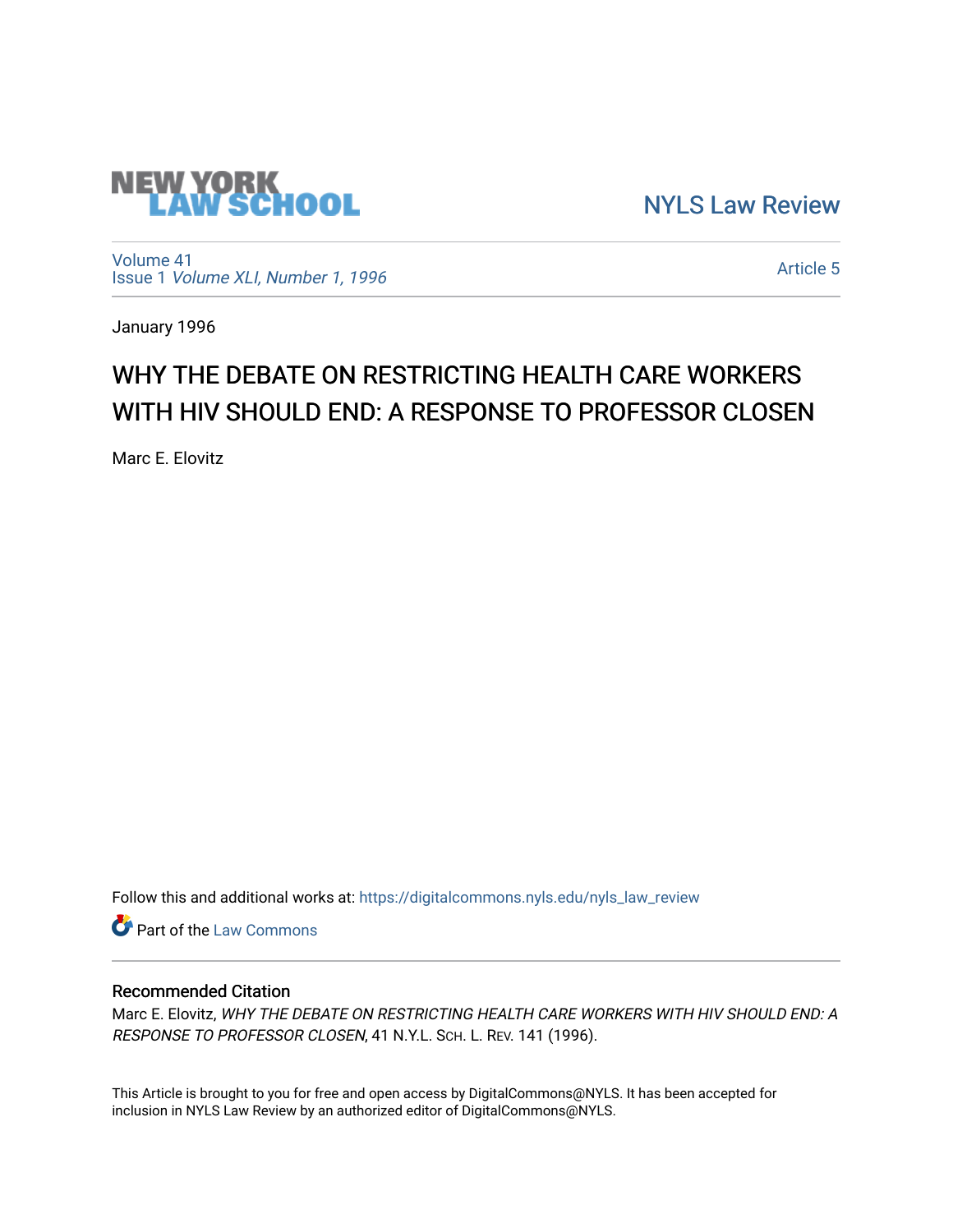## WHY THE DEBATE ON RESTRICTING HEALTH CARE WORKERS WITH HIV SHOULD END: A RESPONSE TO PROFESSOR CLOSEN

## MARC E. ELOVITZ<sup>\*</sup>

### I. INTRODUCTION

Professor Closen's article is eighty-three pages long, with four To respond to Professor Closen's contentions point **by** point would require a substantial number of pages and footnotes. That is not the response I have written because I do not think it necessary; in fact, I think it dangerous.

Implicit in Professor Closen's article, and in the Symposium itself, is the idea that the issue of restrictions on health care workers with HIV is a legitimate subject of debate about which reasonable minds may differ. I disagree. Because there is no evidence to support the existence of a significant risk of transmission of HIV to patients, there is no real basis for dispute. Continuing to engage in this debate is not a harmless diversion, nor even just a waste of resources; rather, it furthers discrimination against health care workers with HIV. **By** its very existence, the debate lends credence to the view that special employment restrictions are justified—and unjustifiably positions freedom from these restrictions at an extreme.

During the Symposium I called upon proponents of restrictions to justify those restrictions. I no longer believe that is enough. I now propose that those who would debate the issue, from either side, must be called on to justify the debate itself.

#### II. THE CONTEXT

In the Spring of 1996, I was asked to participate in the Symposium, *Job Restrictions and Disclosure Requirements for HIV-Infected Health Care Professionals,1* at New York Law School. Because a frequent proponent of such restrictions, Professor Michael Closen, was scheduled

<sup>\*</sup> Former Staff Counsel for the American Civil Liberties Union's AIDS Project from 1993-1996. He has been a member of the AIDS Committee of the Association of the Bar of the City of New York since 1993. He is a 1986 honors graduate of Wesleyan University and a 1990 graduate of New York University School of Law, where he was an editor of the Review of Law and Social Change.

**<sup>1.</sup>** Symposium, *Job Restrictions and Disclosure Requirements for HIV-Infected Health Care Professionals: Whose Privacy Is It Anyway?,* 41 N.Y.L. SCH. L. REv. 5 (1996).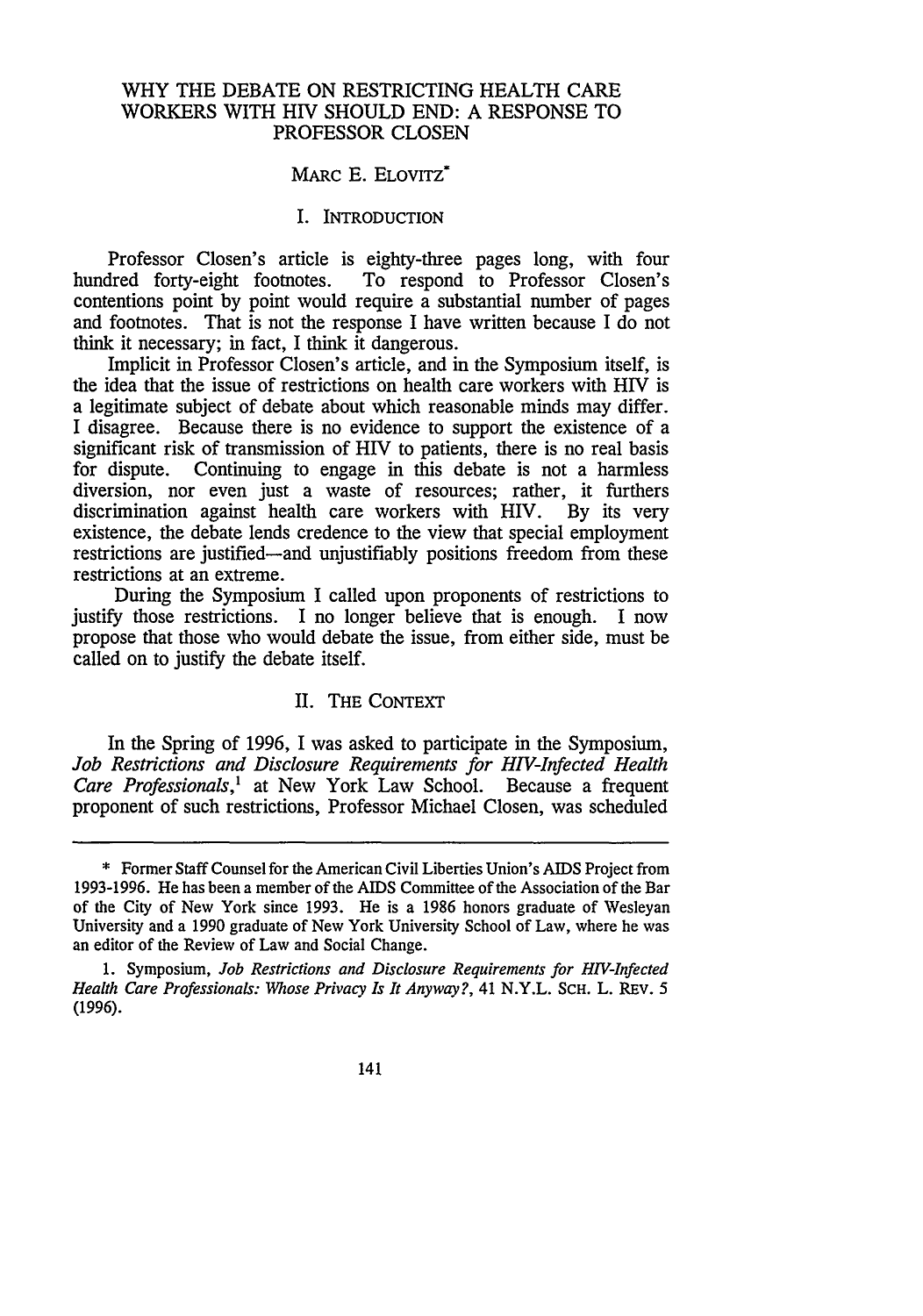to speak, I felt an obligation to attend and present the opposing viewpoint. As it turned out, on the day of the Symposium I discovered that the other two panelists-Dr. Norton Spritz, Chief of the Medical Service at the New York Veterans Administration Medical Center, and Kathryn Meyer, Senior Vice-President for Legal Affairs and General Counsel of the Beth Israel Medical Center-shared my basic views. Thus, three of us spoke against special restrictions on health care workers (HCWs) with HIV and one in favor. I tried to confront Professor Closen with the lack of evidence of transmission and the significance of this in light of the mandate of federal non-discrimination laws requiring fair treatment of people with HIV.<sup>2</sup> He replied-as he and other proponents of restrictions have in the past-that because HIV could theoretically be transmitted to patients, the government's interest in non-discrimination is trumped.' I left the Symposium feeling satisfied that I had done a decent job and that both sides of the debate had been presented. Shortly after, I was told that the Symposium transcript would be published and that Professor Closen would be submitting a full-length article to accompany it. Again, I felt an obligation to respond, concerned that the back-andforth of the debate captured in the transcript would not be a sufficient response to an entire article from the opposing point of view.

When I began drafting a point-by-point response to Professor Closen's article, however, it occurred to me that there is nothing new to say. The issue of restrictions on HCWs with HIV is far from novel. The bibliography of legal articles addressing this issue is vast.4 There is no

*3. Id.* at 25-30.

4. Barbara Matthews Anderson, *"First Do No Harm . ": Can Restrictions on HIV-Infected Health Care Workers Be Justified?,* 33 SANTA CLARA L. REv. **603** (1993); Mark Barnes et al., *The HIV-Infected Health Care Professional: Employment Policies and Public Health,* 18 LAw MED. & HEALTH CARE 311 (1990); Mary Anne Bobinski, *Risk and Rationality: The Centers for Disease Control and the Regulation of HIV-Infected Health Care Workers,* 36 ST. Louis U. L.J. 213 (1991); Edward N. *Brandt, Health Care Workers and AIDS,* 48 MD. L. REV. 1 (1989); Michael L. Closen, *A Call for Mandatory* HIV *Testing and Restriction of Certain Health Care Professionals,* 9 ST. Louis U. PUB. L. REv. 421 (1990); Kenneth A. DeVille, *Nothing to Fear But Fear Itself: HIV-Infected Physicians and the Law of Informed Consent,* 22 J. L. MED. & **ETHICS** 163 (1994); Steven Eisenstat, *The* HIV *Infected Health Care Worker: The New AIDS Scapegoat,* 44 RUTGERS L. REV. 301 (1992); Chai R. Feldblum, *A Response to Gostin, "The HIV-Infected Health Care Professional: Public Policy, Discrimination, and Patient Safety,"* 19 LAW MED. & HEALTH CARE 134 (1991); Lois Frankel, *Commentary: AIDS Testing of Health Care Workers,* 16 NoVA L. REv. 1161 (1992); Larry Gostin, *The HIV-Infected Health Care Professional: Public Policy, Discrimination and Patient Safety,* 18 LAW MED. & HEALTH CARE 303 (1990); Lawrence Gostin, *CDC Guidelines on* HIV *or HBV-Positive Health Care Professionals Performing Exposure-Prone Invasive Procedures,* 19

<sup>2.</sup> *Id.* at 30-32.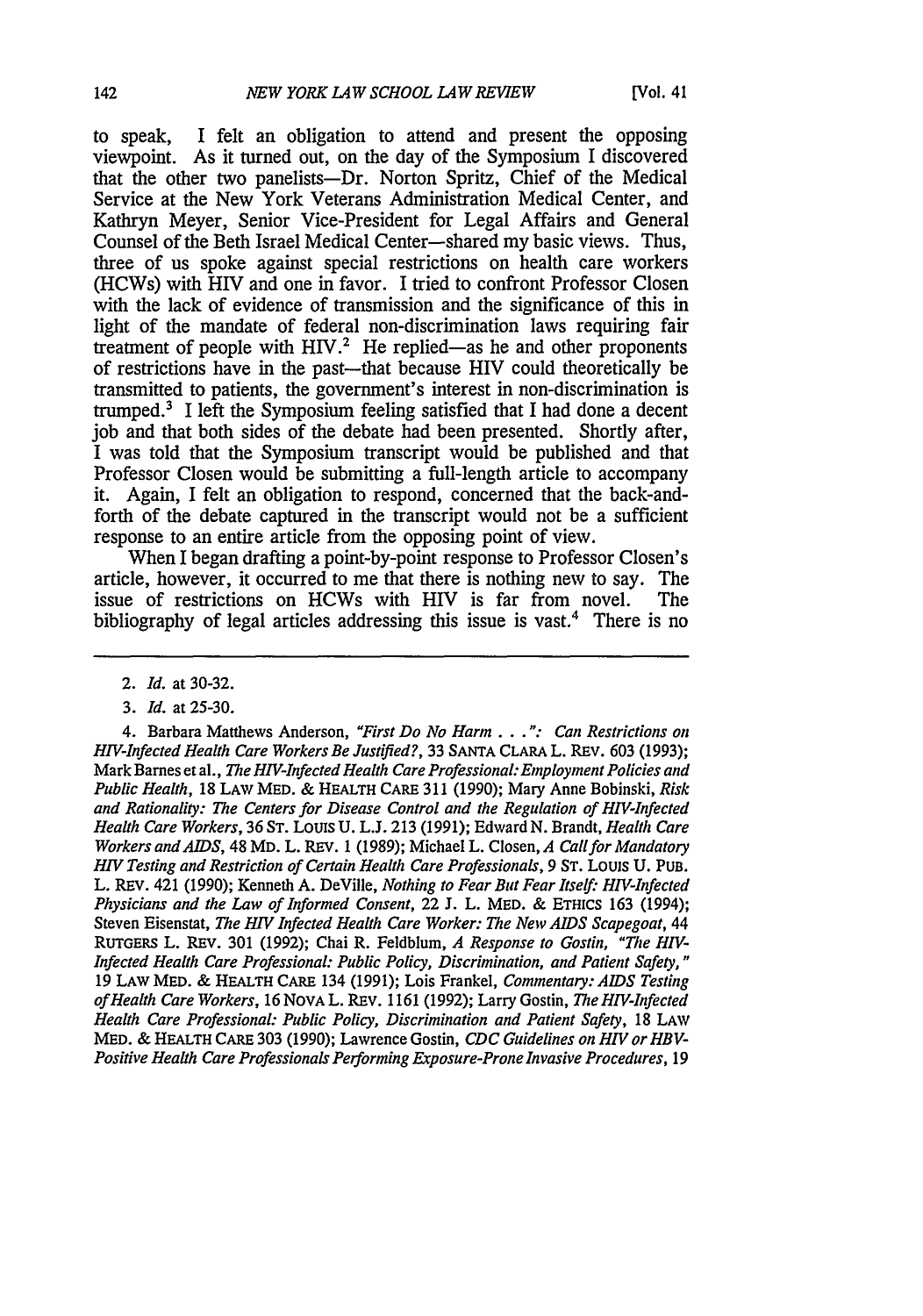LAW MED. & HEALTH CARE 140 (1991); Lawrence Gostin, *HIV-Infected Physicians and the Practice of Seriously Invasive Procedures,* HASTINGS **CENTER** REP., Jan.-Feb. 1989, at 32; Donald H.J. Hermann, *Commentary: A Call for Authoritative CDC Guidelines for HIV-Infected Health Care Workers,* 22 **J.** L. MED. & ETHICS 176 (1994); Scott H. Isaacman, *The Other Side of the Coin: HI V-Infected Health Care Workers, 9* **ST.** Louis **U. PUB.** L. REv. 439 (1990); Gordon G. Keyes, *Health-Care Professionals with AIDS: The Risk of Transmission BalancedAgainst the Interests of Professionals and Institutions,* **16** J.C. & U.L. 589 (1990); Theodore R. LeBlang, *Obligations of HIV-Infected Health Professionals to Inform Patients of Their Serological Status: Evolving Theories of Liability,* 27 J. MARSHALL L. REV. 317 (1994); Karen **C.** Lieberman & Arthur R. Derse, M.D., *HIV-Positive Health Care Workers and the Obligation to Disclose,* 13 J. LEGAL MED. 333 (1992); Mary K. Logan, *Who's Afraid of Whom? Courts Require HIV-Infected Doctors to Obtain Informed Consent of Patients,* 44 DEPAUL L. REv. 483 (1995); Janice K. Lunde, *Informed Consent and the HIV-Positive Physician,* 38 MED. TRIAL **TECH. Q. 186** (1991); Donald J. McNeil & Laurie A. Spieler, *Mandatory Testing of Hospital Employees Exposed to the AIDS Virus: Need to Know or Unwarranted Invasion of Privacy?,* 21 LoY. **U.** CHI. L.J. 1039 (1990); Sandra L. Mitchell, *Employment Issues Facing H1-Infected Health Care Workers,* 3 J. PHARMACY & L. 5 (1993-1994); Brenda S. Reid, *HIV in the Health Care Workplace: Challenges Involving HPV-Infected Employees and Physicians,* 14 WHITTIER L. REv. 24 (1993); Reed E. Schaper, *HIV* in the Health Care Workplace: Challenges Involving HIV-Infected *Employees and Physicians,* 14 WHITTIER L. REv. 33 (1993); Wm. Clark Stanton, *H/V in the Health Care Workplace: Challenges Involving HP/-Infected Employees and Physicians,* 14 WHITTIER L. REV. 15 (1993); Patricia **S.** Atkins, Note, *The Constitutional Implications of Mandatory AIDS Testing in the Health Care Industry,* 17 Sw. U. L. REv. 787 (1988); Jane H. Barney, Comment, *A Health Care Worker's Duty to Undergo Routine Testing for HIV/AIDS and to Disclose Positive Results to Patients,* 52 **LA.** L. REv. 933 (1992); Arthur J. Becker, Jr., Comment, *The Competing Interests in HIV Disclosure for Infected Health Care Workers: The Judicial and Legislative Responses,* 97 DICK. L. REv. 777 (1993); P. Dean Brinkley, Comment, *Health Care Worker's Legal Duty to Disclose HIV-Positive Status to Patients Before Performing Invasive Procedures,* 29 TULSA L.J. 429 (1993); Stacey Turner Caldwell, Casenote, *Discrimination or Protection of the Public: An Examination of* Estate of Behringer v. Medical Center at Princeton, 14 **GEO.** MASON L. REv. 469 (1991); Jeffery W. Cavender, Note, *AIDS in the Health Care Setting: The CongressionalResponse to the Kimberly Bergalis Case, 26* GA. L. REv. 539 (1992); Susan L. DiMaggio, Note, *State Regulations and the HIV-Positive Health Care Professional: A Response to a Problem That Does Not Exist,* 19 AM. J.L. & MED. 497 (1993); Vallori K. Hard, Comment, *Mandatory Disclosure of AIDS Status by Health Care Workers,* 21 W. ST. U. L. REv. 295 (1993); Jennifer Hertz, Comment, *Physicians With AIDS: A Proposal for Efficient Disclosure,* 59 U. **CHI.** L. REv. 749 (1992); Mark D. Johnson, Comment, *HV Testing of Health Care Workers: Conflict Between the Common Law and the Centers for Disease Control,* 42 AM. U. L. REV. 479 (1993); Thomas E. Margolis, Commentary, *Health Care Workers and AIDS,* 13 J. LEGAL MED. 357 (1992); Joel Neugarten, Note, *The Americans With Disabilities Act: Magic Bullet or Band-Aid for Patients and Health Care Workers Infected with the Human Immunodeficiency Virus?,* 57 BROOK. L. REv. 1277 (1992); R. Bradley Prewitt,

Comment, *The "Direct Threat" Approach to the HIV-Positive Health Care Employee*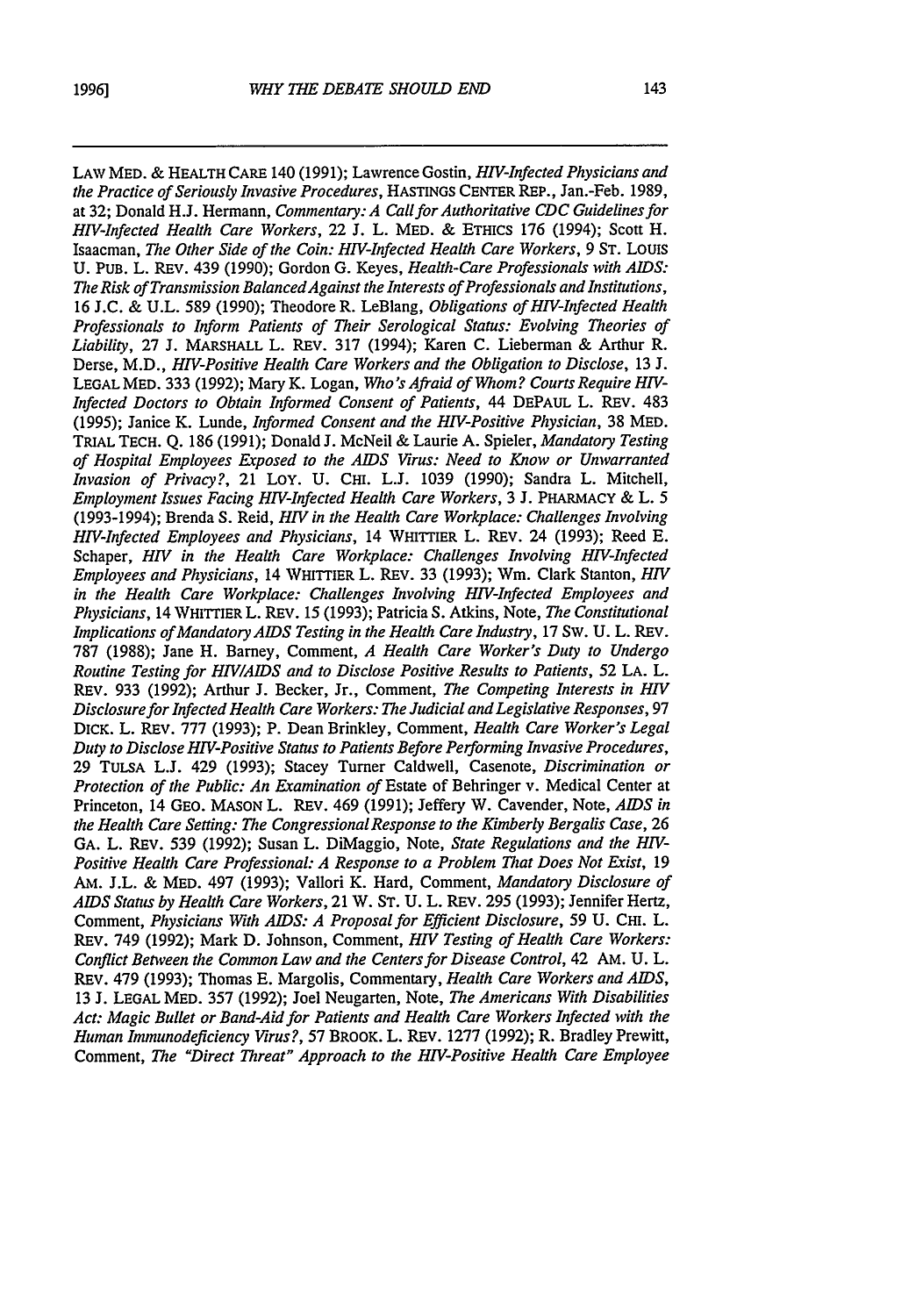new medical or scientific information supporting restrictions on health care workers. Indeed, not one documented case exists where a patient contracted HIV from a health care worker.<sup>5</sup> The only medical news is that, with all of the HCWs with HIV continuing in their employment, there continues to be no evidence of transmission. And, as for the courts, little is up for discussion. The courts continue, as they have for several years, to uphold employment discrimination against people with HIV despite the lack of evidence of its transmission.<sup>6</sup> These courts have disregarded the non-discrimination mandate of the disability rights statutes, relying instead on fear of the perceived fatality of HIV and the fact that scientists cannot say that HIV transmission from HCW to patient could never happen.<sup>7</sup>

#### *Under the ADA,* 62 MIss. L.J. 719 (1993).

5. Studies of the HIV status of patients of HCWs with HIV show that not one case of transmission to a patient has been documented. *See* Laurie M. Robert et al., *Investigations of Patients of Health Care Workers Infected with HIV, 122 ANNALS* INTERNAL MED., 653, 653-57 (1995). While there is one widely reported case of possible transmission, the Centers for Disease Control has not been able to establish-despite extensive investigation-how, or even if, that case involved transmission from a dentist to several of his patients. *Id.*

6. Doe v. University of Md. Med. Sys. Corp., 50 F.3d 1261 (4th Cir. 1995); Bradley v. University of Tex. M.D. Anderson Cancer Ctr., 3 F.3d 922 (5th Cir. 1993); Mauro v. Borgess Med. Ctr., 886 F. Supp. 1349 (W.D. Mich. 1995); Scoles v. Mercy Health Corp., 887 F. Supp. 765 (E.D. Pa. 1994); Doe v. Washington Univ., 780 F. Supp. 628 (E.D. Mo. 1991); Leckelt v. Board of Comm'rs, 714 F. Supp. 1377 (E.D. La. 1989), *aff'd*, 909 F.2d 820 (5th Cir. 1990); Estate of Behringer v. Medical Ctr., 592 A.2d 1251 (N.J. Super. Ct. Law Div. 1991); *In re* Milton S. Hershey Med. Ctr., 595 A.2d 1290 (Pa. Super. Ct. 1991), *aff'd,* 634 A.2d 159 (Pa. 1992).

7. The Supreme Court has noted that "[flew aspects of a handicap give rise to the same level of public fear and misapprehension as contagiousness." School Bd. v. Arline, 480 U.S. 273, 284 (1987). See, e.g., Bradley, 3 F.3d at 922 (stating that although the risk of HIV transmission from doctor to patient may be "exceedingly low," it is nevertheless real); *Doe,* 780 F. Supp. at 633 (granting summary judgment in favor of dental school that disenrolled an HIV infected student because of the risk of HIV transmission from student to patient during invasive procedures); *Leckelt,* 714 F. Supp. at 1377 (concluding that although the probability of an HCW transmitting HIV to a patient may be extremely low, no cure exists for HIV or AIDS, and the potential harm of infection is extremely high); *Hershey, 595* A.2d at 1290 (affirming trial court's order that physician disclose his identity after physician exposed HIV-positive blood to patient; court reasoned that disclosure was necessary because HIV is infectious and full-blown AIDS is always fatal).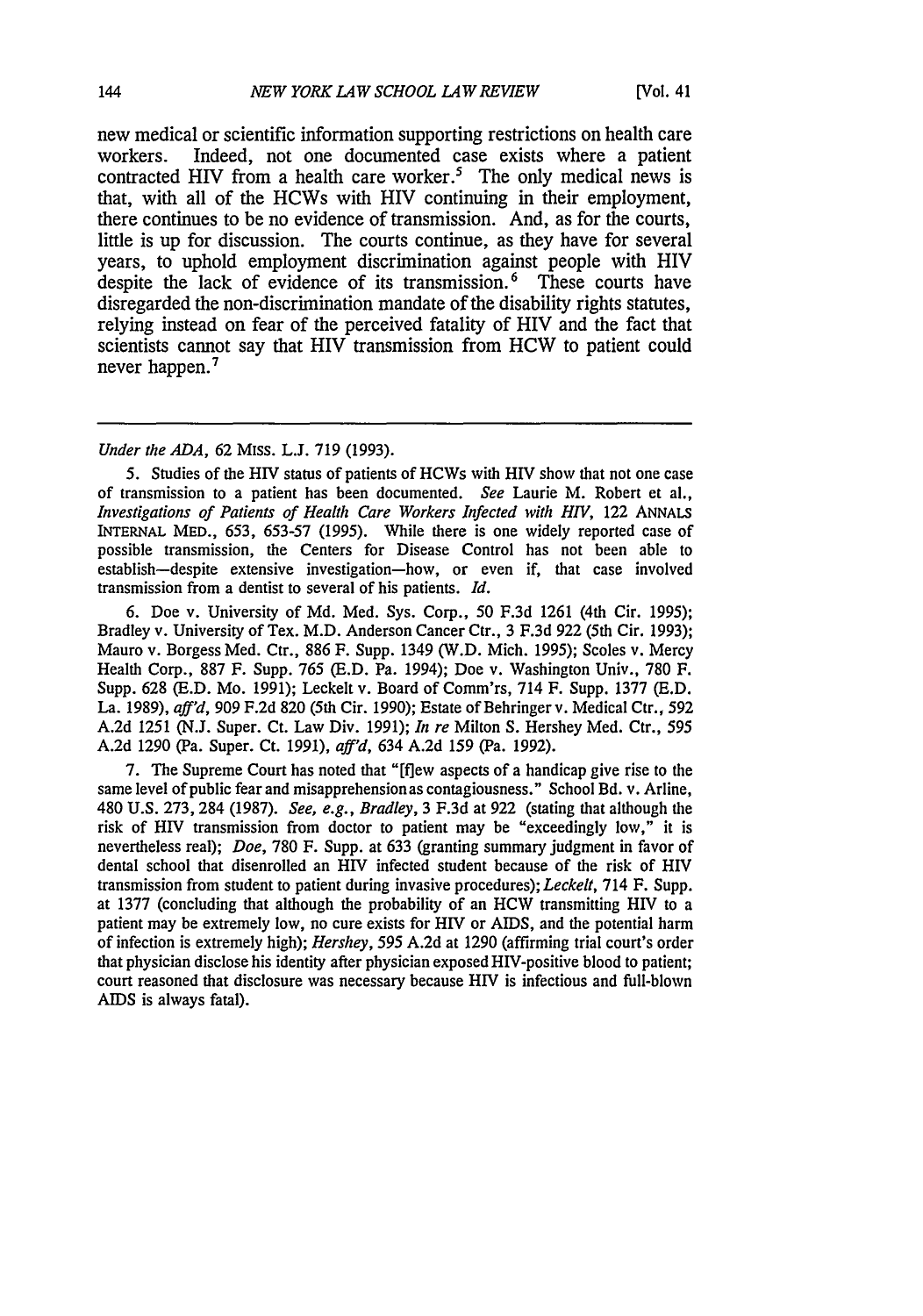#### III. PROFESSOR CLOSEN'S ARTICLE

Because there is nothing new to say about restrictions on HCWs with HIV, I think it is useful to look at exactly what Professor Closen does say in his article. The article is built upon an erroneous assumption about the likelihood of transmitting HIV from HCW to patient. Professor Closen justifies restrictions on HCWs with HIV based only on the theoretical risk of transmission. He claims that "numerous patients" have been infected even though not one documented case exists.<sup>8</sup> He repeatedly cites one court's unfounded assumption that a "staggering" number of patients have been infected.<sup>9</sup> And in one of the least explicable passages of the article, Professor Closen seems to suggest that barbers present a risk of HIV transmission, citing no less a medical authority than conservative Judge Richard Posner.<sup>10</sup> When it comes right down to it, Professor Closen relies on the assumption that because he can imagine transmission from HCWs to patients it must occur.<sup>11</sup> His only proofs are models and estimates of transmission built upon that assumption.<sup>12</sup>

To back up this faulty view of the likelihood of transmission, Professor Closen cites public opinion polls and federal court rulings showing that people are afraid that HIV can be transmitted from HCWs

*9. Id.* at 80 n.99.

10. *See id.* at 97 n.234.

**11.** He repeatedly lays out a chain of causation that seems to makes sense: an HIVinfected surgeon cuts himself with a sharp instrument, and then bleeds into the patient's body. *See id.* at 58 n.2, 65 n.36. But this imagined scenario ignores infection control procedures, such as gloves and blunt-ended instruments that break the chain, as well as the difficulty of connecting sufficient quantities of a surgeon's blood with a patient's blood to result in transmission of the virus.

12. *See id.* at 61 n.20, 62 n.24.

<sup>8.</sup> The fact that there are no documented cases of transmission does not prove that transmission could never happen in a health care setting where universal precautions are used; rather, it shows that the risk is extremely low. Professor Closen's example of a documented case of transmission of HIV by biting in 1994 does not mean that it had been wrong to say that the risk of transmission by biting is very low. *See* Michael L. Closen, *HIV-AIDS Infected Surgeons and Dentists and the Medical Profession's Betrayal of Its Responsibility to Patients,* 41 N.Y.L. SCH. L. REv. 57, 79-80. The important question is whether we shape policy based on extraordinarily rare circumstances. For example, does Professor Closen believe that the single biting case means that the thousands of children with HIV in this country should be kept out of school? After all, Closen apparently believes that HCWs with HIV should be forced out of their jobs based on an assumption of transmission that has not even been born out by a documented case. *See id.*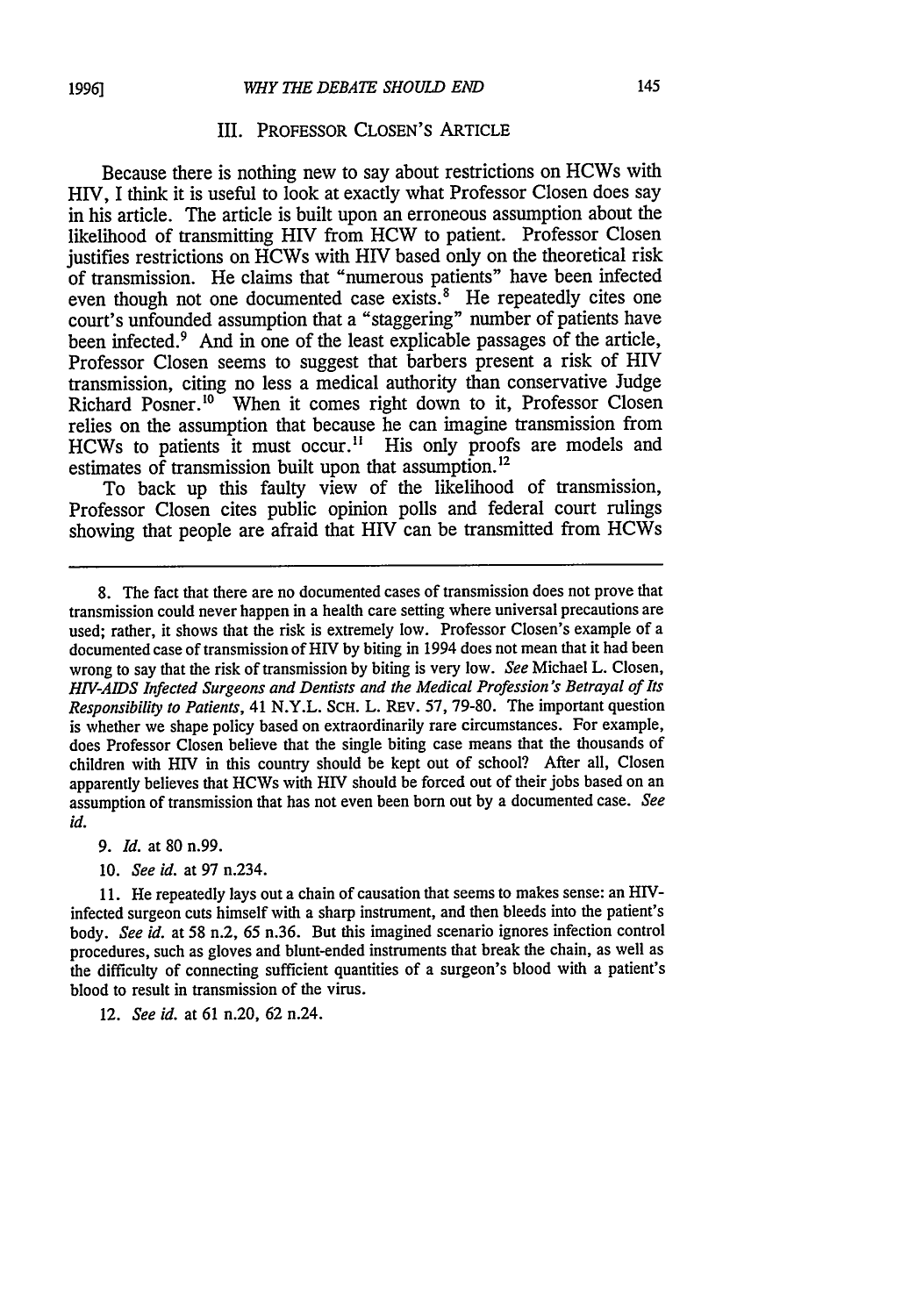and want to avoid this possibility.<sup>13</sup> He cites data that eighty to ninety percent of people polled want mandatory testing of HCWs.<sup>14</sup> But since when do we decide cases based on popular vote?<sup>15</sup> Incredibly, he relies on public opinion to justify restrictions on HCWs with HIV, yet when public opinion goes too far even for him, he says that it should not be followed.<sup>16</sup> Professor Closen offers no explanation as to how to Professor Closen offers no explanation as to how to determine when law by popular vote will be followed and when the public will be dismissed as "not . . . well informed and precise."<sup>17</sup>

Professor Closen also touts the "twenty-five to thirty state and federal trial and appellate judges" who have upheld restrictions against HCWs with  $HIV.<sup>18</sup>$  But, since when do we decide whether cases are properly decided by counting the number of judges who voted a certain way? If Professor Closen is interested in counting judges,p he might consider the number of Supreme Court Justices who held that unfounded fears of transmission of tuberculosis did not justify discrimination against a schoolteacher. **19**

In addition to exaggerating the likelihood of transmission, Professor Closen entirely avoids discussion of the non-discrimination mandate, in which context the issue of restrictions on HCWs with HIV arises.<sup>20</sup> People with HIV, including HCWs, are covered by non-discrimination laws that prevent unequal treatment without justification.<sup>21</sup> Professor laws that prevent unequal treatment without justification.<sup>21</sup> Closen assumes that any risk of transmission-no matter how small or theoretical-provides a justification for discrimination against HCWs with  $HIV.<sup>22</sup>$  This type of thinking is exactly why disability non-discrimination laws are so important: to ensure that the treatment of people with

*15. But see* ROBERTH. **BORK, SLOUCHING** TOWARDS GOMORRAH (1996) (proposing popular votes following court rulings).

*16. See* Closen, *supra* note 8, 97 n.235 (advocating limited testing of HCWs although the public supports testing of all HCWs).

17. *Id.*

**18.** *Id.* at **88-89.**

19. *See* School Bd. v. Arline, 480 U.S. 273, 275 (1987) (If he were so inclined, Professor Closen would count seven: Brennan, **J.,** delivered the opinion, and White, Marshall, Blackmun, Powell, Stevens, and O'Connor, JJ., joined.).

20. *See* Closen, *supra* note 8, at 64 n.32.

21. *See* Americans with Disabilities Act of 1990, 42 U.S.C. § 12112 (1994); Rehabilitation Act of 1973, 29 U.S.C. §§ 701-97 (1990).

22. *See* Closen, *supra* note 8, at 65.

<sup>13.</sup> His discussion of public opinion is not a mere aside-he includes an entire section titled "Public Opinion." *Id.* at 97.

<sup>14.</sup> *See id.* at 97 n.235.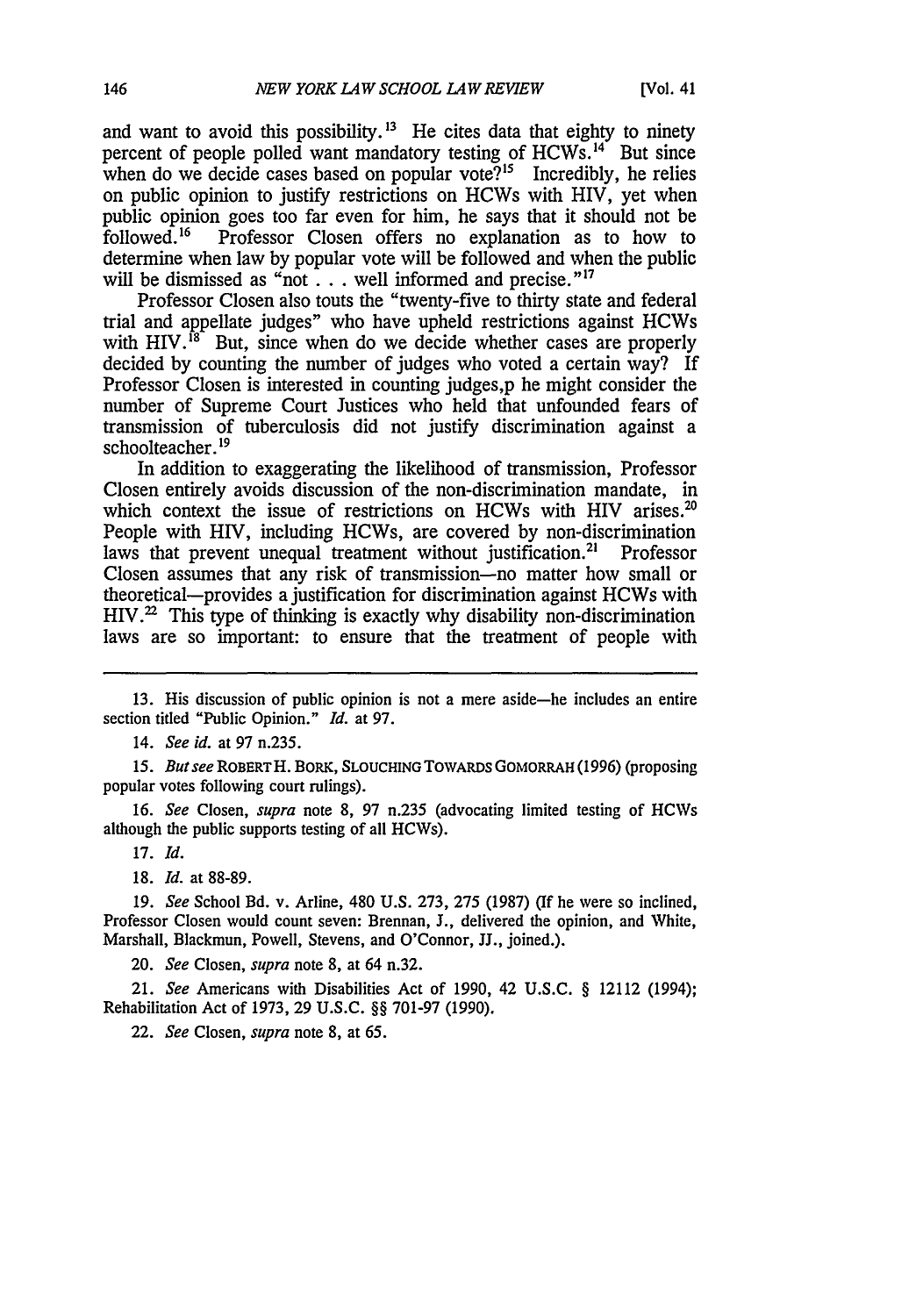disabilities is based on facts, not the fears and stereotypes that have traditionally limited their opportunities.

Professor Closen's discussion of HCWs with HIV is framed in terms of an arrogant and powerful group-health care workers-putting their egos and profits ahead of the safety of their patients.<sup>23</sup> According to Professor Closen, there is a "conspiracy of silence" among medical professionals in which "patients are viewed to be expendable" by doctors with "runaway egos."<sup>24</sup> But despite the hyperbole, HCWs with HIV are not a good illustration of the medical establishment's abuse of power. Unlike the researchers in Tuskegee, repeatedly cited in the article as analogous, $^{25}$  HCWs with HIV who follow universal infection control precautions do not subject patients to a significant risk of harm. <sup>26</sup>

Professor Closen devotes a significant part of the article to explaining how a wide range of legal claims might be made with regard to HCWs with HIV.<sup>27</sup> He discusses medical malpractice, negligence, intentional tort claims that allow punitive damages (claims such as battery, fraud, intentional infliction of emotional distress, and breach of fiduciary duty or implied contract), and criminal charges.<sup>28</sup> Professor Closen addresses these theories in detail, finding-not surprisingly-that they each offer grounds for recovery against a HCW with  $H_1V^{29}$  He calls, as he has elsewhere,<sup>30</sup> for mandatory testing of HCWs and notes that "[t]he public opinion data... show that such measures would be quite popular with the public."<sup>31</sup> He also calls for "sizable" punitive damages awards for plaintiffs in these cases to punish and to deter other HCWs from committing "such abuses."<sup>32</sup>

Professor Closen does not just write about such cases-he also brings them. In his article, he discloses that he has brought a class action suit on behalf of HIV-negative people who were treated by a dental student with

**26.** In addition, a strong social policy reason exists for HCWs not to disclose their HIV status-the unfounded but pervasive fears of the public that would significantly harm, if not destroy, their careers.

27. *See* Closen, *supra* note 8, at 122-23.

29. *See id.*

30. *See* Michael L. Closen, *A Call for Mandatory HIV Testing and Restriction of Certain Health Care Professionals,* 9 ST. Louis U. PUB. L. REv. 421 (1990).

31. Closen, *supra* note 8, at 133.

32. *Id.* at 132.

<sup>23.</sup> *See id.* at 59, 72, 81, 103-04.

<sup>24.</sup> *Id.* at 116-17.

<sup>25.</sup> *See id.* at 62.

<sup>28.</sup> *See id.*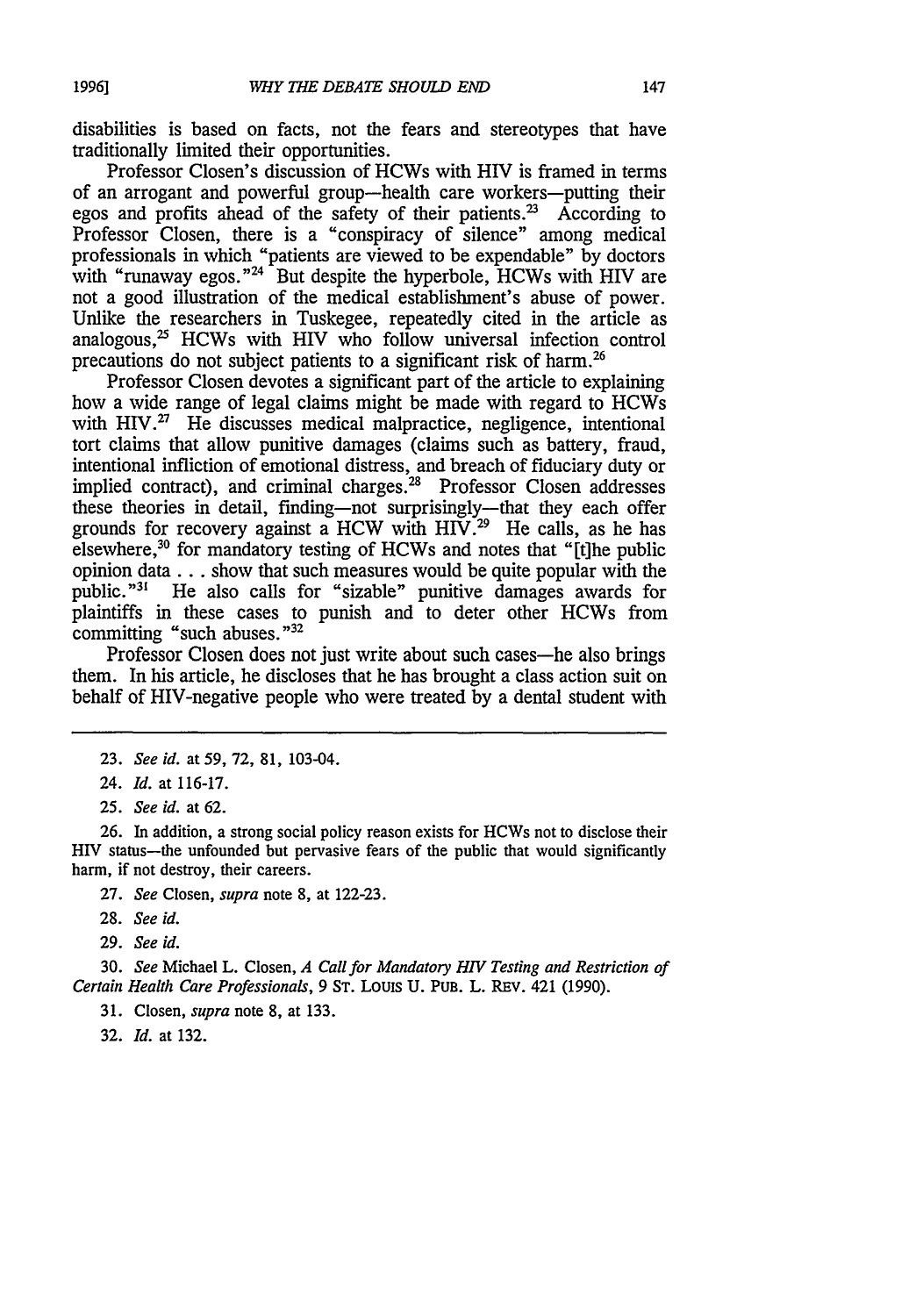$HIV.<sup>33</sup>$  The patients sought money damages based on the patients' fear that they might have been infected by the student.<sup>34</sup> Closen makes much of their suffering: "Imagine the feelings of shock, anger, frustration, despair and betrayal."<sup>35</sup> The greater the fear, the greater the suffering and the greater the money damages award will be. It is not surprising then, that Professor Closen's article maintains that the risk of transmission is significant and that fears of such transmission are reasonable.<sup>36</sup>

## IV. THE **DEBATE**

The debate in which Professor Closen engages, both in his article and in his litigation, is not a new one. Because there is no new evidence showing a risk of transmission greater than that which we have known for several years, the important point to address is why we keep this debate going. We support the status quo-discrimination against HCWs with HIV—by engaging in debate that implies that there are reasonable grounds for dispute. There has never been a justification for discriminating against HCWs with HIV, but unfortunately, that fact is overshadowed by our continued debate over whether or not such discrimination is justified. Meanwhile, year after year, discrimination against HCWs with HIV has continued and courts have upheld such discrimination with a view to playing it safe while the debate goes on.

For example, the court in one case upheld a policy restricting HCWs with HIV on the basis that "[r]easonable persons professing knowledge of the subject matter may differ as to whether there is 'any' risk involved in an invasive surgical procedure by a surgeon carrying [HIV]."37 Similarly, Professor Closen writes:

If we assume that at least some of the medical experts on each side of the fight are capable, qualified, and rational, it would appear the ultimate conclusion to be drawn for the time being is that reasonable medical experts are uncertain about the extent of danger of HIV transmission to patients.<sup>38</sup>

38. Closen, *supra* note 8, at 104-05.

<sup>33.</sup> *See id. at* 60, 129, 132, 138.

<sup>34.</sup> *See id.* at 132.

*<sup>35.</sup> Id.* at 91.

<sup>36.</sup> *See id.* at 132-33.

**<sup>37.</sup>** Estate of Behringer v. Medical Ctr., 592 A.2d 1251, 1277 (N.J. Super. Ct. Law Div. 1991).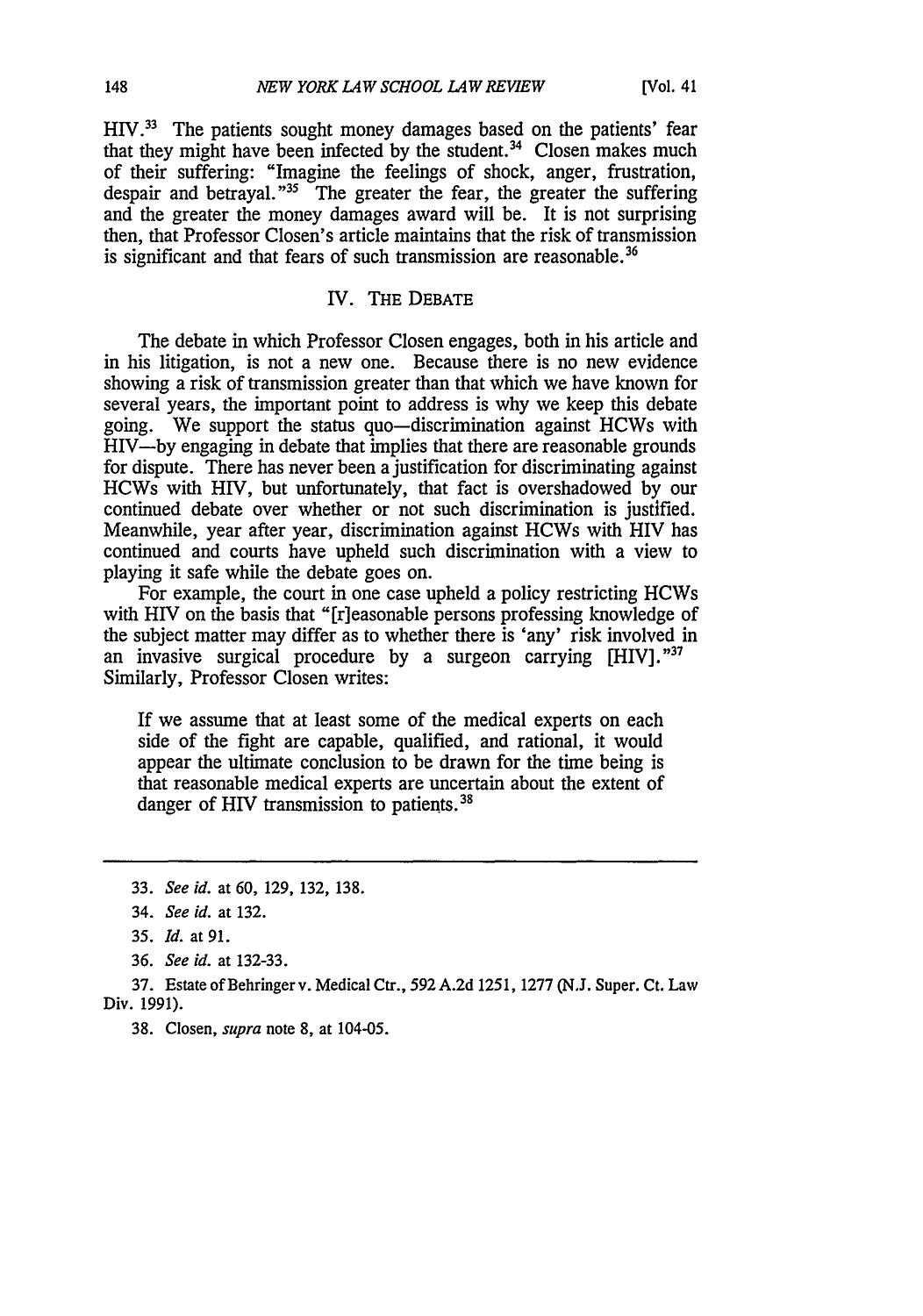First, I do not assume the capability, qualifications or rationality of medical experts who support restrictions on HCWs with  $HIV.^{39}$  Even more importantly, I do not conclude that there is a "relevant" degree of uncertainty as to the danger of transmission. A theoretical risk which a doctor might note does not constitute a "significant risk" for purposes of non-discrimination laws. In other words, just because we can never say that something with a theoretical risk will never happen does not mean that this risk justifies the destruction of careers.

Another way that the debate skews understanding of this issue is the argument that because a "reasonable" disagreement over the likelihood of transmission continues, some middle ground or compromise position as to restrictions should be reached. For Professor Closen, the reasonable compromise is to restrict HCWs who perform procedures he considers invasive.<sup>40</sup> Others view lesser or greater restrictions as a reasonable compromise, 41 but the question should be why a compromise is sought when no evidence supports restrictions at all.

The ongoing debate has ramifications beyond the issue of HCWs with HIV. For example, in *Weeks v. State*,<sup>42</sup> a ninety-nine year sentence for attempted murder was upheld on the notion that HIV could be transmitted by spitting, even though such transmission is only a "theoretical possibility" and has never happened.<sup>43</sup> In *Abbott v. Bragdon*,<sup>44</sup> a possibility" and has never happened.<sup>43</sup> dentist argues that he should be allowed to refuse treatment to a patient with HIV because of the risk that the patient will transmit the virus to him.<sup>45</sup>

The debate promotes unreasonable fears of transmission-fears that are encouraged and exacerbated by money damages claims for recovery based on those fears. Fearing liability, hospitals sometimes try to err on

40. Closen, *supra* note 8, at 104-05.

41. *See, e.g.,* Barnes et al., *supra* note 4; Eisenstat, *supra* note 4. *But see, e.g.,* Estate of Behringer v. Medical Ctr., 592 A.2d 1251 (N.J. Super. Ct. Law Div. 1991).

42. 834 S.W.2d 559.

43. *Id.* at 563.

44. 912 F. Supp. 580 (D. Me. 1995), *appeal docketed,* No. 96-1643 (1st Cir. May 13, 1996).

45. *Id.* at 587.

<sup>39.</sup> For example, one of the "experts" who testified whether HIV can be transmitted by spitting was a non-medical doctor who "resigned from the American Psychological Association to avoid charges of his unethical conduct as a psychologist," and who a federal judge in another case found had "made misrepresentation to this Court" in his capacity as an "expert" witness. Baker v. Wade, 106 F.R.D. 526, 536-37 n.31 (N.D. Tex. 1985). Despite his lack of credentials and his history, the court in *Weeks v. State* accepted his testimony that HIV could be transmitted. 834 S.W.2d 559, 562-63 (Tex. Crim. App. 1992, pet. ref'd).